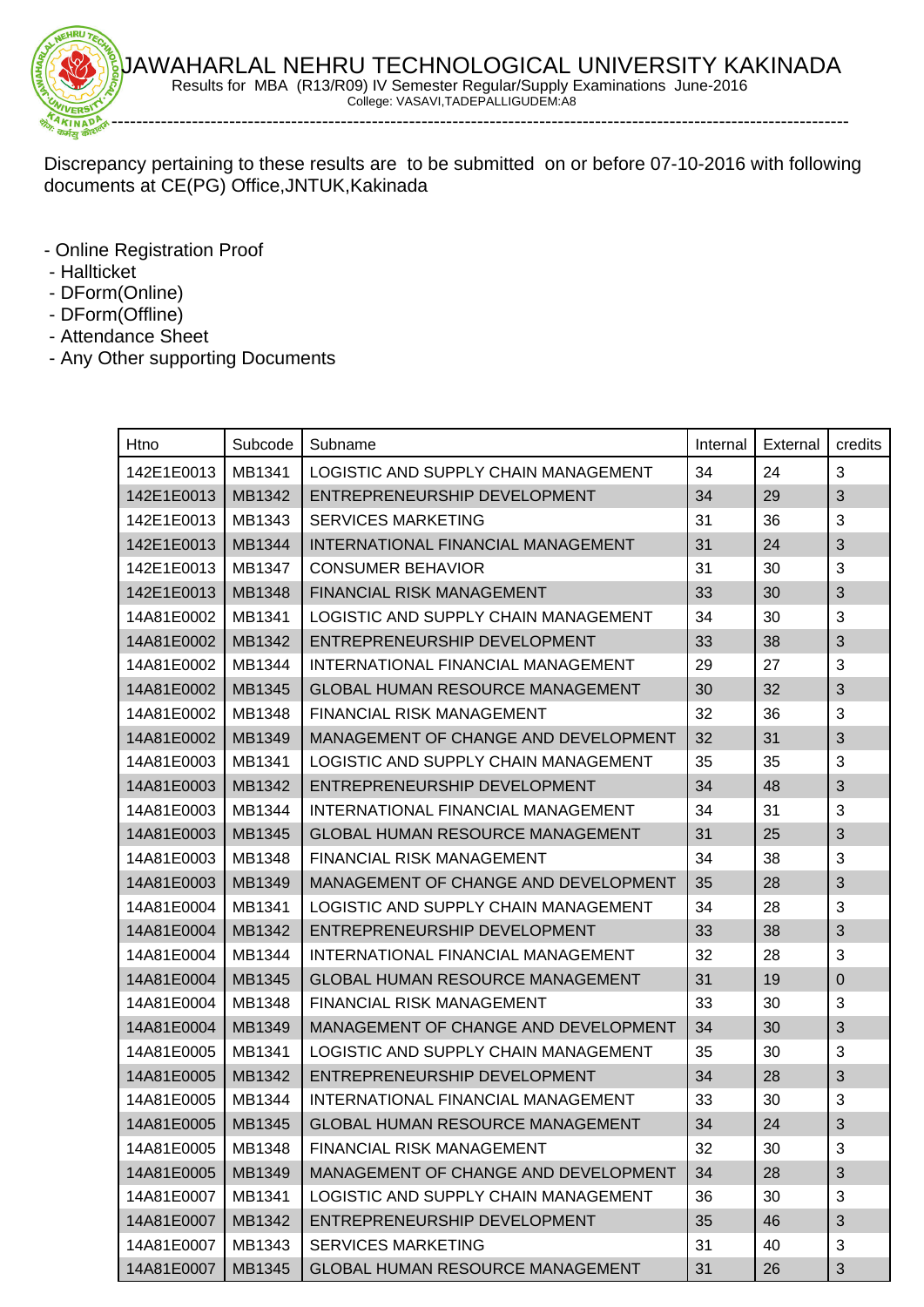| Htno       | Subcode | Subname                                            | Internal | External | credits        |
|------------|---------|----------------------------------------------------|----------|----------|----------------|
| 14A81E0007 | MB1347  | <b>CONSUMER BEHAVIOR</b>                           | 35       | 33       | 3              |
| 14A81E0007 | MB1349  | MANAGEMENT OF CHANGE AND DEVELOPMENT               | 35       | 32       | 3              |
| 14A81E0008 | MB1341  | LOGISTIC AND SUPPLY CHAIN MANAGEMENT               | 33       | 30       | 3              |
| 14A81E0008 | MB1342  | ENTREPRENEURSHIP DEVELOPMENT                       | 34       | 38       | 3              |
| 14A81E0008 | MB1343  | <b>SERVICES MARKETING</b>                          | 34       | 41       | 3              |
| 14A81E0008 | MB1345  | <b>GLOBAL HUMAN RESOURCE MANAGEMENT</b>            | 33       | 29       | 3              |
| 14A81E0008 | MB1347  | <b>CONSUMER BEHAVIOR</b>                           | 33       | 41       | 3              |
| 14A81E0008 | MB1349  | MANAGEMENT OF CHANGE AND DEVELOPMENT               | 35       | 31       | 3              |
| 14A81E0010 | MB1341  | LOGISTIC AND SUPPLY CHAIN MANAGEMENT               | 36       | 38       | 3              |
| 14A81E0010 | MB1342  | ENTREPRENEURSHIP DEVELOPMENT                       | 34       | 44       | 3              |
| 14A81E0010 | MB1344  | INTERNATIONAL FINANCIAL MANAGEMENT                 | 36       | 40       | 3              |
| 14A81E0010 | MB1345  | <b>GLOBAL HUMAN RESOURCE MANAGEMENT</b>            | 36       | 30       | 3              |
| 14A81E0010 | MB1348  | FINANCIAL RISK MANAGEMENT                          | 36       | 39       | 3              |
| 14A81E0010 | MB1349  | MANAGEMENT OF CHANGE AND DEVELOPMENT               | 37       | 31       | 3              |
| 14A81E0011 | MB1341  | LOGISTIC AND SUPPLY CHAIN MANAGEMENT               | 33       | 30       | 3              |
| 14A81E0011 | MB1342  | ENTREPRENEURSHIP DEVELOPMENT                       | 31       | 34       | 3              |
| 14A81E0011 | MB1343  | <b>SERVICES MARKETING</b>                          | 34       | 38       | 3              |
| 14A81E0011 | MB1344  | INTERNATIONAL FINANCIAL MANAGEMENT                 | 32       | 29       | 3              |
| 14A81E0011 | MB1347  | <b>CONSUMER BEHAVIOR</b>                           | 29       | 30       | 3              |
| 14A81E0011 | MB1348  | <b>FINANCIAL RISK MANAGEMENT</b>                   | 32       | 33       | 3              |
| 14A81E0012 | MB1341  | LOGISTIC AND SUPPLY CHAIN MANAGEMENT               | 33       | 34       | 3              |
| 14A81E0012 | MB1342  | ENTREPRENEURSHIP DEVELOPMENT                       | 32       | 52       | 3              |
| 14A81E0012 | MB1343  | <b>SERVICES MARKETING</b>                          | 32       | 40       | 3              |
| 14A81E0012 | MB1345  | <b>GLOBAL HUMAN RESOURCE MANAGEMENT</b>            | 31       | 26       | 3              |
| 14A81E0012 | MB1347  | <b>CONSUMER BEHAVIOR</b>                           | 30       | 38       | 3              |
| 14A81E0012 | MB1349  | MANAGEMENT OF CHANGE AND DEVELOPMENT               | 34       | 31       | 3              |
| 14A81E0013 | MB1341  | LOGISTIC AND SUPPLY CHAIN MANAGEMENT               | 32       | 30       | 3              |
|            |         | 14A81E0013   MB1342   ENTREPRENEURSHIP DEVELOPMENT | 31       | 29       | 3              |
| 14A81E0013 | MB1343  | <b>SERVICES MARKETING</b>                          | 32       | 39       | 3              |
| 14A81E0013 | MB1344  | INTERNATIONAL FINANCIAL MANAGEMENT                 | 30       | 34       | $\mathfrak{S}$ |
| 14A81E0013 | MB1347  | <b>CONSUMER BEHAVIOR</b>                           | 28       | 34       | 3              |
| 14A81E0013 | MB1348  | FINANCIAL RISK MANAGEMENT                          | 32       | 36       | 3              |
| 14A81E0014 | MB1341  | LOGISTIC AND SUPPLY CHAIN MANAGEMENT               | 34       | 30       | 3              |
| 14A81E0014 | MB1342  | ENTREPRENEURSHIP DEVELOPMENT                       | 35       | 51       | 3              |
| 14A81E0014 | MB1344  | INTERNATIONAL FINANCIAL MANAGEMENT                 | 34       | 30       | 3              |
| 14A81E0014 | MB1345  | <b>GLOBAL HUMAN RESOURCE MANAGEMENT</b>            | 33       | 24       | 3              |
| 14A81E0014 | MB1348  | FINANCIAL RISK MANAGEMENT                          | 34       | 42       | 3              |
| 14A81E0014 | MB1349  | MANAGEMENT OF CHANGE AND DEVELOPMENT               | 34       | 33       | 3              |
| 14A81E0015 | MB1341  | LOGISTIC AND SUPPLY CHAIN MANAGEMENT               | 33       | 30       | 3              |
| 14A81E0015 | MB1342  | ENTREPRENEURSHIP DEVELOPMENT                       | 32       | 34       | $\sqrt{3}$     |
| 14A81E0015 | MB1344  | INTERNATIONAL FINANCIAL MANAGEMENT                 | 34       | 25       | 3              |
| 14A81E0015 | MB1345  | <b>GLOBAL HUMAN RESOURCE MANAGEMENT</b>            | 33       | 19       | 0              |
| 14A81E0015 | MB1348  | FINANCIAL RISK MANAGEMENT                          | 32       | 29       | 3              |
| 14A81E0015 | MB1349  | MANAGEMENT OF CHANGE AND DEVELOPMENT               | 34       | 30       | 3              |
| 14A81E0017 | MB1341  | LOGISTIC AND SUPPLY CHAIN MANAGEMENT               | 33       | 32       | 3              |
| 14A81E0017 | MB1342  | ENTREPRENEURSHIP DEVELOPMENT                       | 31       | 32       | 3              |
| 14A81E0017 | MB1343  | <b>SERVICES MARKETING</b>                          | 32       | 35       | 3              |
| 14A81E0017 | MB1345  | <b>GLOBAL HUMAN RESOURCE MANAGEMENT</b>            | 30       | 14       | $\pmb{0}$      |
| 14A81E0017 | MB1347  | <b>CONSUMER BEHAVIOR</b>                           | 32       | 32       | 3              |
| 14A81E0017 | MB1349  | MANAGEMENT OF CHANGE AND DEVELOPMENT               | 33       | 31       | 3              |
| 14A81E0018 | MB1341  | LOGISTIC AND SUPPLY CHAIN MANAGEMENT               | 34       | 30       | 3              |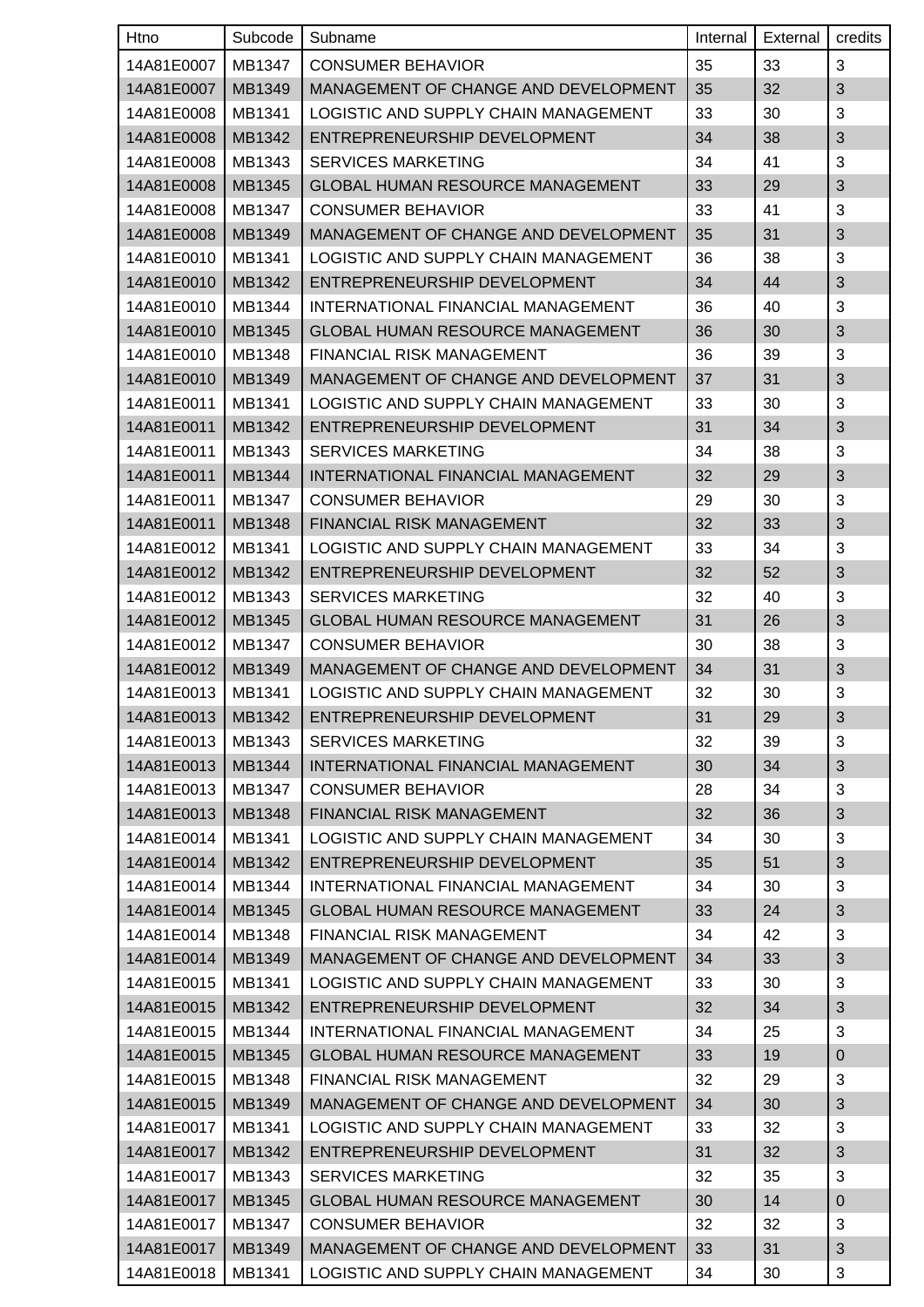| <b>Htno</b> | Subcode | Subname                                 | Internal | External | credits    |
|-------------|---------|-----------------------------------------|----------|----------|------------|
| 14A81E0018  | MB1342  | ENTREPRENEURSHIP DEVELOPMENT            | 34       | 45       | 3          |
| 14A81E0018  | MB1344  | INTERNATIONAL FINANCIAL MANAGEMENT      | 33       | 38       | 3          |
| 14A81E0018  | MB1345  | <b>GLOBAL HUMAN RESOURCE MANAGEMENT</b> | 34       | 24       | 3          |
| 14A81E0018  | MB1348  | <b>FINANCIAL RISK MANAGEMENT</b>        | 35       | 35       | 3          |
| 14A81E0018  | MB1349  | MANAGEMENT OF CHANGE AND DEVELOPMENT    | 36       | 32       | 3          |
| 14A81E0019  | MB1341  | LOGISTIC AND SUPPLY CHAIN MANAGEMENT    | 34       | 30       | 3          |
| 14A81E0019  | MB1342  | ENTREPRENEURSHIP DEVELOPMENT            | 34       | 44       | 3          |
| 14A81E0019  | MB1343  | <b>SERVICES MARKETING</b>               | 35       | 38       | 3          |
| 14A81E0019  | MB1345  | <b>GLOBAL HUMAN RESOURCE MANAGEMENT</b> | 35       | 21       | 0          |
| 14A81E0019  | MB1347  | <b>CONSUMER BEHAVIOR</b>                | 34       | 37       | 3          |
| 14A81E0019  | MB1349  | MANAGEMENT OF CHANGE AND DEVELOPMENT    | 36       | 28       | 3          |
| 14A81E0020  | MB1341  | LOGISTIC AND SUPPLY CHAIN MANAGEMENT    | 34       | 32       | 3          |
| 14A81E0020  | MB1342  | ENTREPRENEURSHIP DEVELOPMENT            | 33       | 46       | 3          |
| 14A81E0020  | MB1343  | <b>SERVICES MARKETING</b>               | 32       | 37       | 3          |
| 14A81E0020  | MB1344  | INTERNATIONAL FINANCIAL MANAGEMENT      | 32       | 37       | 3          |
| 14A81E0020  | MB1347  | <b>CONSUMER BEHAVIOR</b>                | 31       | 36       | 3          |
| 14A81E0020  | MB1348  | <b>FINANCIAL RISK MANAGEMENT</b>        | 33       | 29       | 3          |
| 14A81E0021  | MB1341  | LOGISTIC AND SUPPLY CHAIN MANAGEMENT    | 34       | 40       | 3          |
| 14A81E0021  | MB1342  | ENTREPRENEURSHIP DEVELOPMENT            | 36       | 56       | 3          |
| 14A81E0021  | MB1343  | <b>SERVICES MARKETING</b>               | 37       | 39       | 3          |
| 14A81E0021  | MB1345  | <b>GLOBAL HUMAN RESOURCE MANAGEMENT</b> | 33       | 31       | 3          |
| 14A81E0021  | MB1347  | <b>CONSUMER BEHAVIOR</b>                | 35       | 40       | 3          |
| 14A81E0021  | MB1349  | MANAGEMENT OF CHANGE AND DEVELOPMENT    | 36       | 31       | 3          |
| 14A81E0022  | MB1341  | LOGISTIC AND SUPPLY CHAIN MANAGEMENT    | 35       | 34       | 3          |
| 14A81E0022  | MB1342  | ENTREPRENEURSHIP DEVELOPMENT            | 35       | 48       | 3          |
| 14A81E0022  | MB1343  | <b>SERVICES MARKETING</b>               | 37       | 40       | 3          |
| 14A81E0022  | MB1344  | INTERNATIONAL FINANCIAL MANAGEMENT      | 36       | 27       | 3          |
| 14A81E0022  | MB1347  | <b>CONSUMER BEHAVIOR</b>                | 35       | 35       | $\sqrt{3}$ |
| 14A81E0022  | MB1348  | FINANCIAL RISK MANAGEMENT               | 37       | 30       | 3          |
| 14A81E0023  | MB1341  | LOGISTIC AND SUPPLY CHAIN MANAGEMENT    | 26       | 24       | 3          |
| 14A81E0023  | MB1342  | ENTREPRENEURSHIP DEVELOPMENT            | 32       | 39       | 3          |
| 14A81E0023  | MB1343  | <b>SERVICES MARKETING</b>               | 31       | 34       | 3          |
| 14A81E0023  | MB1344  | INTERNATIONAL FINANCIAL MANAGEMENT      | 31       | 30       | 3          |
| 14A81E0023  | MB1347  | <b>CONSUMER BEHAVIOR</b>                | 30       | 33       | 3          |
| 14A81E0023  | MB1348  | FINANCIAL RISK MANAGEMENT               | 33       | 27       | 3          |
| 14A81E0024  | MB1341  | LOGISTIC AND SUPPLY CHAIN MANAGEMENT    | 33       | 24       | 3          |
| 14A81E0024  | MB1342  | ENTREPRENEURSHIP DEVELOPMENT            | 32       | 28       | 3          |
| 14A81E0024  | MB1343  | SERVICES MARKETING                      | 29       | 33       | 3          |
| 14A81E0024  | MB1344  | INTERNATIONAL FINANCIAL MANAGEMENT      | 28       | 30       | 3          |
| 14A81E0024  | MB1347  | <b>CONSUMER BEHAVIOR</b>                | 28       | 28       | 3          |
| 14A81E0024  | MB1348  | <b>FINANCIAL RISK MANAGEMENT</b>        | 33       | 24       | 3          |
| 14A81E0025  | MB1341  | LOGISTIC AND SUPPLY CHAIN MANAGEMENT    | 32       | 24       | 3          |
| 14A81E0025  | MB1342  | ENTREPRENEURSHIP DEVELOPMENT            | 31       | 36       | 3          |
| 14A81E0025  | MB1343  | <b>SERVICES MARKETING</b>               | 30       | 34       | 3          |
| 14A81E0025  | MB1344  | INTERNATIONAL FINANCIAL MANAGEMENT      | 29       | 24       | 3          |
| 14A81E0025  | MB1347  | <b>CONSUMER BEHAVIOR</b>                | 29       | 27       | 3          |
| 14A81E0025  | MB1348  | <b>FINANCIAL RISK MANAGEMENT</b>        | 33       | 31       | 3          |
| 14A81E0026  | MB1341  | LOGISTIC AND SUPPLY CHAIN MANAGEMENT    | 33       | 26       | 3          |
| 14A81E0026  | MB1342  | ENTREPRENEURSHIP DEVELOPMENT            | 32       | 46       | 3          |
| 14A81E0026  | MB1343  | <b>SERVICES MARKETING</b>               | 31       | 32       | 3          |
| 14A81E0026  | MB1344  | INTERNATIONAL FINANCIAL MANAGEMENT      | 32       | 27       | 3          |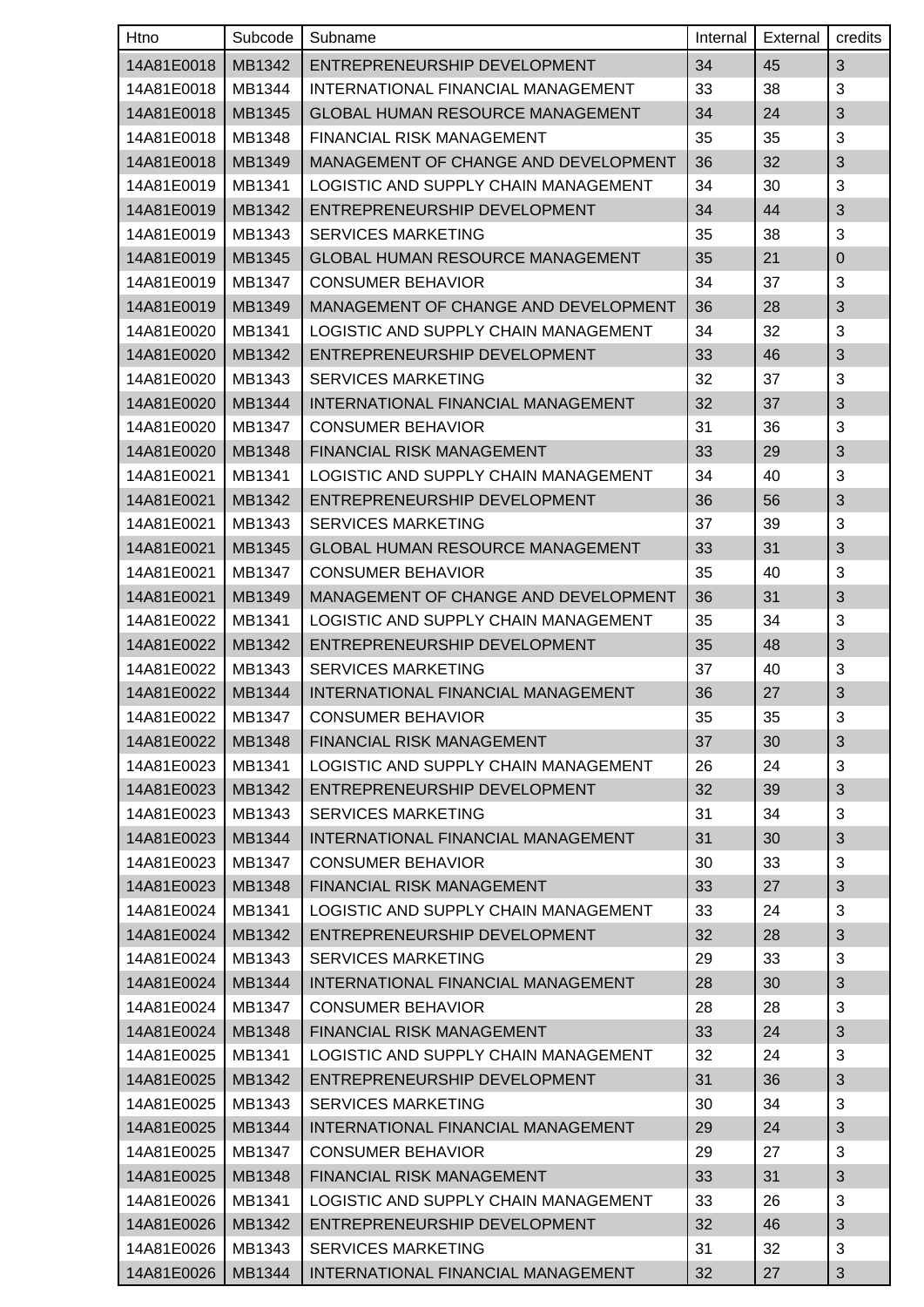| <b>Htno</b> | Subcode | Subname                                            | Internal | External | credits     |
|-------------|---------|----------------------------------------------------|----------|----------|-------------|
| 14A81E0026  | MB1347  | <b>CONSUMER BEHAVIOR</b>                           | 29       | 33       | 3           |
| 14A81E0026  | MB1348  | <b>FINANCIAL RISK MANAGEMENT</b>                   | 34       | 41       | 3           |
| 14A81E0027  | MB1341  | LOGISTIC AND SUPPLY CHAIN MANAGEMENT               | 33       | 24       | 3           |
| 14A81E0027  | MB1342  | ENTREPRENEURSHIP DEVELOPMENT                       | 33       | 34       | 3           |
| 14A81E0027  | MB1344  | INTERNATIONAL FINANCIAL MANAGEMENT                 | 33       | 24       | 3           |
| 14A81E0027  | MB1345  | <b>GLOBAL HUMAN RESOURCE MANAGEMENT</b>            | 31       | 15       | $\mathbf 0$ |
| 14A81E0027  | MB1348  | FINANCIAL RISK MANAGEMENT                          | 30       | 27       | 3           |
| 14A81E0027  | MB1349  | MANAGEMENT OF CHANGE AND DEVELOPMENT               | 33       | 32       | 3           |
| 14A81E0029  | MB1341  | LOGISTIC AND SUPPLY CHAIN MANAGEMENT               | 34       | 24       | 3           |
| 14A81E0029  | MB1342  | ENTREPRENEURSHIP DEVELOPMENT                       | 32       | 28       | 3           |
| 14A81E0029  | MB1344  | INTERNATIONAL FINANCIAL MANAGEMENT                 | 32       | 24       | 3           |
| 14A81E0029  | MB1345  | <b>GLOBAL HUMAN RESOURCE MANAGEMENT</b>            | 30       | 10       | 0           |
| 14A81E0029  | MB1348  | <b>FINANCIAL RISK MANAGEMENT</b>                   | 31       | 24       | 3           |
| 14A81E0029  | MB1349  | MANAGEMENT OF CHANGE AND DEVELOPMENT               | 33       | 24       | 3           |
| 14A81E0031  | MB1341  | LOGISTIC AND SUPPLY CHAIN MANAGEMENT               | 33       | 34       | 3           |
| 14A81E0031  | MB1342  | ENTREPRENEURSHIP DEVELOPMENT                       | 33       | 45       | 3           |
| 14A81E0031  | MB1343  | <b>SERVICES MARKETING</b>                          | 33       | 34       | 3           |
| 14A81E0031  | MB1345  | <b>GLOBAL HUMAN RESOURCE MANAGEMENT</b>            | 33       | 24       | 3           |
| 14A81E0031  | MB1347  | <b>CONSUMER BEHAVIOR</b>                           | 32       | 35       | 3           |
| 14A81E0031  | MB1349  | MANAGEMENT OF CHANGE AND DEVELOPMENT               | 34       | 32       | 3           |
| 14A81E0032  | MB1341  | LOGISTIC AND SUPPLY CHAIN MANAGEMENT               | 33       | 35       | 3           |
| 14A81E0032  | MB1342  | ENTREPRENEURSHIP DEVELOPMENT                       | 33       | 37       | 3           |
| 14A81E0032  | MB1344  | INTERNATIONAL FINANCIAL MANAGEMENT                 | 34       | 28       | 3           |
| 14A81E0032  | MB1345  | <b>GLOBAL HUMAN RESOURCE MANAGEMENT</b>            | 33       | 25       | 3           |
| 14A81E0032  | MB1348  | FINANCIAL RISK MANAGEMENT                          | 34       | 36       | 3           |
| 14A81E0032  | MB1349  | MANAGEMENT OF CHANGE AND DEVELOPMENT               | 34       | 32       | 3           |
| 14A81E0033  | MB1341  | LOGISTIC AND SUPPLY CHAIN MANAGEMENT               | 33       | 31       | 3           |
|             |         | 14A81E0033   MB1342   ENTREPRENEURSHIP DEVELOPMENT | 32       | 32       | 3           |
| 14A81E0033  | MB1344  | INTERNATIONAL FINANCIAL MANAGEMENT                 | 33       | 24       | 3           |
| 14A81E0033  | MB1345  | <b>GLOBAL HUMAN RESOURCE MANAGEMENT</b>            | 33       | 14       | 0           |
| 14A81E0033  | MB1348  | FINANCIAL RISK MANAGEMENT                          | 33       | 31       | 3           |
| 14A81E0033  | MB1349  | MANAGEMENT OF CHANGE AND DEVELOPMENT               | 34       | 27       | 3           |
| 14A81E0034  | MB1341  | LOGISTIC AND SUPPLY CHAIN MANAGEMENT               | 35       | 32       | 3           |
| 14A81E0034  | MB1342  | ENTREPRENEURSHIP DEVELOPMENT                       | 34       | 36       | 3           |
| 14A81E0034  | MB1344  | INTERNATIONAL FINANCIAL MANAGEMENT                 | 36       | 41       | 3           |
| 14A81E0034  | MB1345  | GLOBAL HUMAN RESOURCE MANAGEMENT                   | 35       | 25       | 3           |
| 14A81E0034  | MB1348  | FINANCIAL RISK MANAGEMENT                          | 34       | 40       | 3           |
| 14A81E0034  | MB1349  | MANAGEMENT OF CHANGE AND DEVELOPMENT               | 35       | 32       | 3           |
| 14A81E0035  | MB1341  | LOGISTIC AND SUPPLY CHAIN MANAGEMENT               | 35       | 34       | 3           |
| 14A81E0035  | MB1342  | ENTREPRENEURSHIP DEVELOPMENT                       | 34       | 36       | 3           |
| 14A81E0035  | MB1344  | INTERNATIONAL FINANCIAL MANAGEMENT                 | 34       | 41       | 3           |
| 14A81E0035  | MB1345  | <b>GLOBAL HUMAN RESOURCE MANAGEMENT</b>            | 34       | 26       | 3           |
| 14A81E0035  | MB1348  | FINANCIAL RISK MANAGEMENT                          | 32       | 37       | 3           |
| 14A81E0035  | MB1349  | MANAGEMENT OF CHANGE AND DEVELOPMENT               | 34       | 32       | 3           |
| 14A81E0036  | MB1341  | LOGISTIC AND SUPPLY CHAIN MANAGEMENT               | 33       | 31       | 3           |
| 14A81E0036  | MB1342  | ENTREPRENEURSHIP DEVELOPMENT                       | 32       | 34       | 3           |
| 14A81E0036  | MB1344  | INTERNATIONAL FINANCIAL MANAGEMENT                 | 32       | 41       | 3           |
| 14A81E0036  | MB1345  | <b>GLOBAL HUMAN RESOURCE MANAGEMENT</b>            | 32       | 24       | 3           |
| 14A81E0036  | MB1348  | FINANCIAL RISK MANAGEMENT                          | 32       | 41       | 3           |
| 14A81E0036  | MB1349  | MANAGEMENT OF CHANGE AND DEVELOPMENT               | 34       | 29       | 3           |
| 14A81E0037  | MB1341  | LOGISTIC AND SUPPLY CHAIN MANAGEMENT               | 35       | 31       | 3           |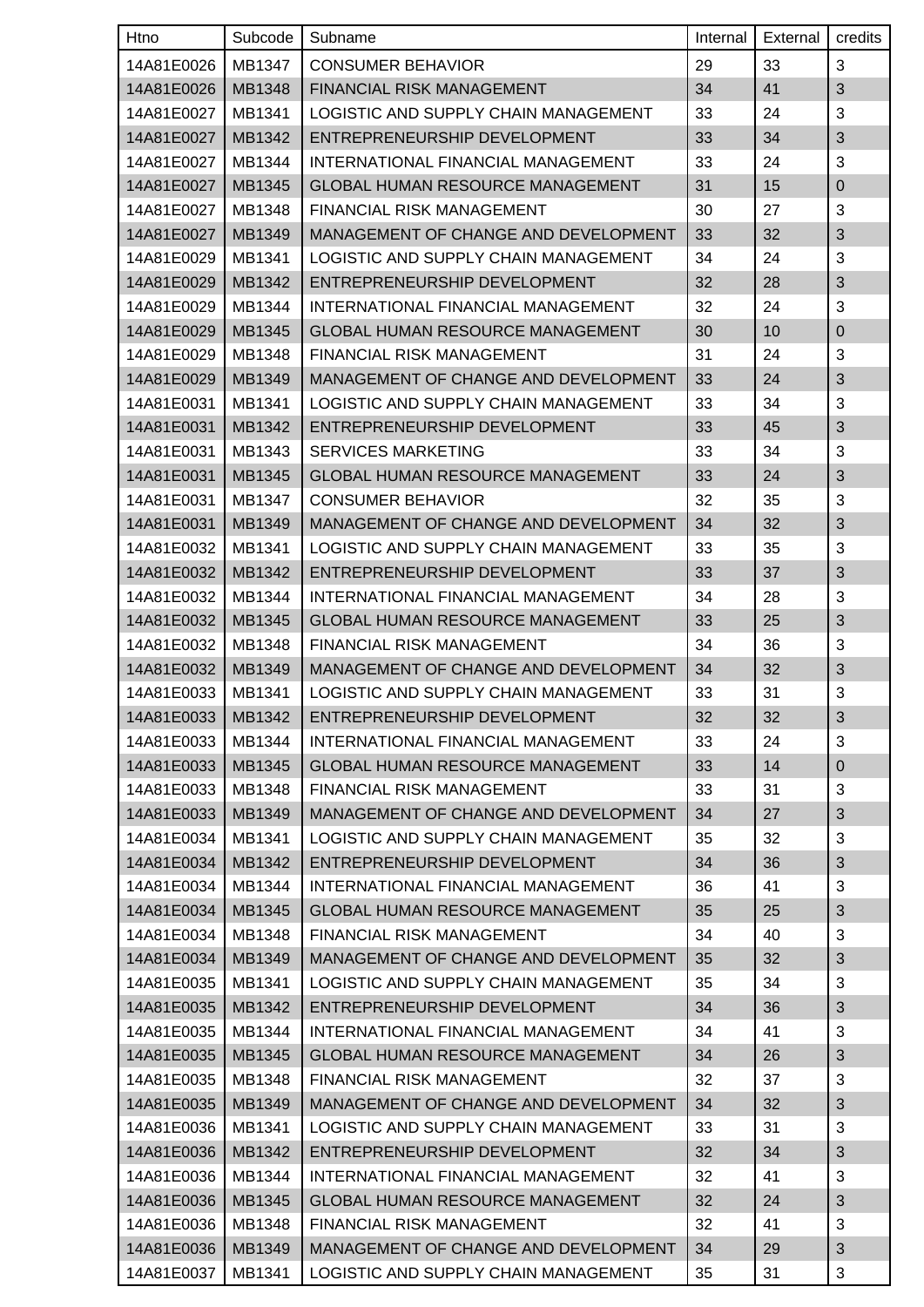| Htno       | Subcode | Subname                                 | Internal | External | credits      |
|------------|---------|-----------------------------------------|----------|----------|--------------|
| 14A81E0037 | MB1342  | ENTREPRENEURSHIP DEVELOPMENT            | 33       | 36       | 3            |
| 14A81E0037 | MB1344  | INTERNATIONAL FINANCIAL MANAGEMENT      | 34       | 35       | 3            |
| 14A81E0037 | MB1345  | <b>GLOBAL HUMAN RESOURCE MANAGEMENT</b> | 33       | 28       | 3            |
| 14A81E0037 | MB1348  | <b>FINANCIAL RISK MANAGEMENT</b>        | 32       | 26       | 3            |
| 14A81E0037 | MB1349  | MANAGEMENT OF CHANGE AND DEVELOPMENT    | 34       | 33       | 3            |
| 14A81E0038 | MB1341  | LOGISTIC AND SUPPLY CHAIN MANAGEMENT    | 35       | 35       | 3            |
| 14A81E0038 | MB1342  | ENTREPRENEURSHIP DEVELOPMENT            | 35       | 45       | 3            |
| 14A81E0038 | MB1344  | INTERNATIONAL FINANCIAL MANAGEMENT      | 36       | 45       | 3            |
| 14A81E0038 | MB1345  | <b>GLOBAL HUMAN RESOURCE MANAGEMENT</b> | 36       | 25       | 3            |
| 14A81E0038 | MB1348  | FINANCIAL RISK MANAGEMENT               | 35       | 33       | 3            |
| 14A81E0038 | MB1349  | MANAGEMENT OF CHANGE AND DEVELOPMENT    | 36       | 31       | 3            |
| 14A81E0039 | MB1341  | LOGISTIC AND SUPPLY CHAIN MANAGEMENT    | 33       | 29       | 3            |
| 14A81E0039 | MB1342  | ENTREPRENEURSHIP DEVELOPMENT            | 31       | 31       | 3            |
| 14A81E0039 | MB1343  | <b>SERVICES MARKETING</b>               | 33       | 36       | 3            |
| 14A81E0039 | MB1345  | <b>GLOBAL HUMAN RESOURCE MANAGEMENT</b> | 31       | 19       | 0            |
| 14A81E0039 | MB1347  | <b>CONSUMER BEHAVIOR</b>                | 31       | 30       | 3            |
| 14A81E0039 | MB1349  | MANAGEMENT OF CHANGE AND DEVELOPMENT    | 33       | 24       | 3            |
| 14A81E0040 | MB1341  | LOGISTIC AND SUPPLY CHAIN MANAGEMENT    | 33       | 26       | 3            |
| 14A81E0040 | MB1342  | ENTREPRENEURSHIP DEVELOPMENT            | 31       | 32       | 3            |
| 14A81E0040 | MB1344  | INTERNATIONAL FINANCIAL MANAGEMENT      | 32       | 30       | 3            |
| 14A81E0040 | MB1345  | <b>GLOBAL HUMAN RESOURCE MANAGEMENT</b> | 32       | 21       | 0            |
| 14A81E0040 | MB1348  | FINANCIAL RISK MANAGEMENT               | 33       | 29       | 3            |
| 14A81E0040 | MB1349  | MANAGEMENT OF CHANGE AND DEVELOPMENT    | 33       | 27       | 3            |
| 14A81E0041 | MB1341  | LOGISTIC AND SUPPLY CHAIN MANAGEMENT    | 33       | 33       | 3            |
| 14A81E0041 | MB1342  | ENTREPRENEURSHIP DEVELOPMENT            | 32       | 36       | 3            |
| 14A81E0041 | MB1343  | <b>SERVICES MARKETING</b>               | 32       | 37       | 3            |
| 14A81E0041 | MB1344  | INTERNATIONAL FINANCIAL MANAGEMENT      | 30       | 35       | 3            |
| 14A81E0041 | MB1347  | <b>CONSUMER BEHAVIOR</b>                | 30       | 28       | $\mathbf{3}$ |
| 14A81E0041 | MB1348  | FINANCIAL RISK MANAGEMENT               | 34       | 28       | 3            |
| 14A81E0042 | MB1341  | LOGISTIC AND SUPPLY CHAIN MANAGEMENT    | 33       | 29       | 3            |
| 14A81E0042 | MB1342  | ENTREPRENEURSHIP DEVELOPMENT            | 32       | 32       | 3            |
| 14A81E0042 | MB1344  | INTERNATIONAL FINANCIAL MANAGEMENT      | 34       | 36       | 3            |
| 14A81E0042 | MB1345  | <b>GLOBAL HUMAN RESOURCE MANAGEMENT</b> | 32       | 26       | 3            |
| 14A81E0042 | MB1348  | <b>FINANCIAL RISK MANAGEMENT</b>        | 31       | 26       | 3            |
| 14A81E0042 | MB1349  | MANAGEMENT OF CHANGE AND DEVELOPMENT    | 33       | 30       | 3            |
| 14A81E0043 | MB1341  | LOGISTIC AND SUPPLY CHAIN MANAGEMENT    | 33       | 28       | 3            |
| 14A81E0043 | MB1342  | ENTREPRENEURSHIP DEVELOPMENT            | 33       | 32       | 3            |
| 14A81E0043 | MB1344  | INTERNATIONAL FINANCIAL MANAGEMENT      | 32       | 32       | 3            |
| 14A81E0043 | MB1345  | GLOBAL HUMAN RESOURCE MANAGEMENT        | 29       | 27       | 3            |
| 14A81E0043 | MB1348  | FINANCIAL RISK MANAGEMENT               | 32       | 24       | 3            |
| 14A81E0043 | MB1349  | MANAGEMENT OF CHANGE AND DEVELOPMENT    | 33       | 27       | 3            |
| 14A81E0044 | MB1341  | LOGISTIC AND SUPPLY CHAIN MANAGEMENT    | 34       | 34       | 3            |
| 14A81E0044 | MB1342  | ENTREPRENEURSHIP DEVELOPMENT            | 37       | 38       | 3            |
| 14A81E0044 | MB1343  | <b>SERVICES MARKETING</b>               | 35       | 40       | 3            |
| 14A81E0044 | MB1345  | GLOBAL HUMAN RESOURCE MANAGEMENT        | 34       | 27       | 3            |
| 14A81E0044 | MB1347  | <b>CONSUMER BEHAVIOR</b>                | 34       | 38       | 3            |
| 14A81E0044 | MB1349  | MANAGEMENT OF CHANGE AND DEVELOPMENT    | 34       | 32       | 3            |
| 14A81E0045 | MB1341  | LOGISTIC AND SUPPLY CHAIN MANAGEMENT    | 33       | 27       | 3            |
| 14A81E0045 | MB1342  | ENTREPRENEURSHIP DEVELOPMENT            | 30       | 35       | 3            |
| 14A81E0045 | MB1343  | <b>SERVICES MARKETING</b>               | 30       | 36       | 3            |
| 14A81E0045 | MB1344  | INTERNATIONAL FINANCIAL MANAGEMENT      | 29       | 33       | 3            |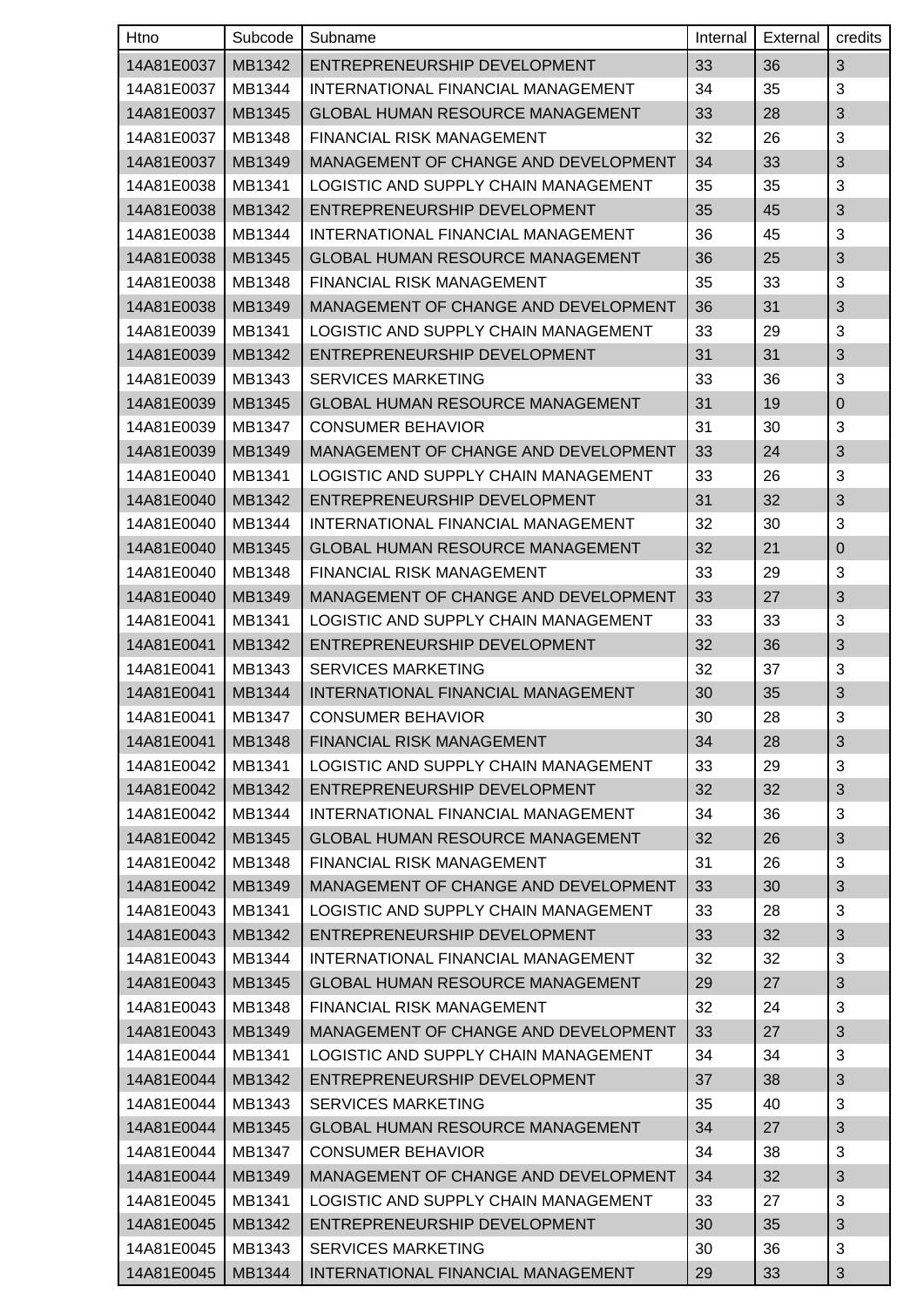| <b>Htno</b> | Subcode | Subname                                            | Internal | External | credits        |
|-------------|---------|----------------------------------------------------|----------|----------|----------------|
| 14A81E0045  | MB1347  | <b>CONSUMER BEHAVIOR</b>                           | 28       | 33       | 3              |
| 14A81E0045  | MB1348  | <b>FINANCIAL RISK MANAGEMENT</b>                   | 32       | 29       | 3              |
| 14A81E0046  | MB1341  | LOGISTIC AND SUPPLY CHAIN MANAGEMENT               | 33       | 30       | 3              |
| 14A81E0046  | MB1342  | ENTREPRENEURSHIP DEVELOPMENT                       | 33       | 32       | 3              |
| 14A81E0046  | MB1344  | INTERNATIONAL FINANCIAL MANAGEMENT                 | 32       | 34       | 3              |
| 14A81E0046  | MB1345  | <b>GLOBAL HUMAN RESOURCE MANAGEMENT</b>            | 31       | 25       | 3              |
| 14A81E0046  | MB1348  | FINANCIAL RISK MANAGEMENT                          | 30       | 26       | 3              |
| 14A81E0046  | MB1349  | MANAGEMENT OF CHANGE AND DEVELOPMENT               | 33       | 30       | 3              |
| 14A81E0047  | MB1341  | LOGISTIC AND SUPPLY CHAIN MANAGEMENT               | 33       | 32       | 3              |
| 14A81E0047  | MB1342  | ENTREPRENEURSHIP DEVELOPMENT                       | 34       | 37       | 3              |
| 14A81E0047  | MB1343  | <b>SERVICES MARKETING</b>                          | 31       | 38       | 3              |
| 14A81E0047  | MB1344  | INTERNATIONAL FINANCIAL MANAGEMENT                 | 30       | 37       | 3              |
| 14A81E0047  | MB1347  | <b>CONSUMER BEHAVIOR</b>                           | 28       | 37       | 3              |
| 14A81E0047  | MB1348  | FINANCIAL RISK MANAGEMENT                          | 32       | 28       | 3              |
| 14A81E0049  | MB1341  | LOGISTIC AND SUPPLY CHAIN MANAGEMENT               | 34       | 31       | 3              |
| 14A81E0049  | MB1342  | ENTREPRENEURSHIP DEVELOPMENT                       | 38       | 36       | 3              |
| 14A81E0049  | MB1343  | <b>SERVICES MARKETING</b>                          | 33       | 37       | 3              |
| 14A81E0049  | MB1345  | <b>GLOBAL HUMAN RESOURCE MANAGEMENT</b>            | 34       | 27       | 3              |
| 14A81E0049  | MB1347  | <b>CONSUMER BEHAVIOR</b>                           | 34       | 33       | 3              |
| 14A81E0049  | MB1349  | MANAGEMENT OF CHANGE AND DEVELOPMENT               | 36       | 29       | 3              |
| 14A81E0050  | MB1341  | LOGISTIC AND SUPPLY CHAIN MANAGEMENT               | 34       | 32       | 3              |
| 14A81E0050  | MB1342  | ENTREPRENEURSHIP DEVELOPMENT                       | 35       | 42       | 3              |
| 14A81E0050  | MB1343  | <b>SERVICES MARKETING</b>                          | 33       | 38       | 3              |
| 14A81E0050  | MB1345  | <b>GLOBAL HUMAN RESOURCE MANAGEMENT</b>            | 33       | 24       | 3              |
| 14A81E0050  | MB1347  | <b>CONSUMER BEHAVIOR</b>                           | 31       | 29       | 3              |
| 14A81E0050  | MB1349  | MANAGEMENT OF CHANGE AND DEVELOPMENT               | 34       | 33       | 3              |
| 14A81E0051  | MB1341  | LOGISTIC AND SUPPLY CHAIN MANAGEMENT               | 34       | 28       | 3              |
|             |         | 14A81E0051   MB1342   ENTREPRENEURSHIP DEVELOPMENT | 33       | 33       | $\mathfrak{S}$ |
| 14A81E0051  | MB1344  | INTERNATIONAL FINANCIAL MANAGEMENT                 | 32       | 35       | 3              |
| 14A81E0051  | MB1345  | <b>GLOBAL HUMAN RESOURCE MANAGEMENT</b>            | 32       | 26       | 3              |
| 14A81E0051  | MB1348  | FINANCIAL RISK MANAGEMENT                          | 34       | 28       | 3              |
| 14A81E0051  | MB1349  | MANAGEMENT OF CHANGE AND DEVELOPMENT               | 34       | 31       | 3              |
| 14A81E0052  | MB1341  | LOGISTIC AND SUPPLY CHAIN MANAGEMENT               | 35       | 26       | 3              |
| 14A81E0052  | MB1342  | ENTREPRENEURSHIP DEVELOPMENT                       | 37       | 35       | 3              |
| 14A81E0052  | MB1343  | <b>SERVICES MARKETING</b>                          | 33       | 35       | 3              |
| 14A81E0052  | MB1344  | INTERNATIONAL FINANCIAL MANAGEMENT                 | 33       | 36       | 3              |
| 14A81E0052  | MB1347  | <b>CONSUMER BEHAVIOR</b>                           | 34       | 30       | 3              |
| 14A81E0052  | MB1348  | FINANCIAL RISK MANAGEMENT                          | 36       | 31       | 3              |
| 14A81E0053  | MB1341  | LOGISTIC AND SUPPLY CHAIN MANAGEMENT               | 36       | 33       | 3              |
| 14A81E0053  | MB1342  | ENTREPRENEURSHIP DEVELOPMENT                       | 38       | 39       | 3              |
| 14A81E0053  | MB1343  | <b>SERVICES MARKETING</b>                          | 35       | 40       | 3              |
| 14A81E0053  | MB1344  | INTERNATIONAL FINANCIAL MANAGEMENT                 | 35       | 45       | 3              |
| 14A81E0053  | MB1347  | <b>CONSUMER BEHAVIOR</b>                           | 34       | 35       | 3              |
| 14A81E0053  | MB1348  | <b>FINANCIAL RISK MANAGEMENT</b>                   | 37       | 34       | 3              |
| 14A81E0054  | MB1341  | LOGISTIC AND SUPPLY CHAIN MANAGEMENT               | 35       | 31       | 3              |
| 14A81E0054  | MB1342  | ENTREPRENEURSHIP DEVELOPMENT                       | 36       | 38       | 3              |
| 14A81E0054  | MB1344  | INTERNATIONAL FINANCIAL MANAGEMENT                 | 34       | 41       | 3              |
| 14A81E0054  | MB1345  | <b>GLOBAL HUMAN RESOURCE MANAGEMENT</b>            | 34       | 27       | 3              |
| 14A81E0054  | MB1348  | <b>FINANCIAL RISK MANAGEMENT</b>                   | 34       | 28       | 3              |
| 14A81E0054  | MB1349  | MANAGEMENT OF CHANGE AND DEVELOPMENT               | 35       | 29       | 3              |
| 14A81E0055  | MB1341  | LOGISTIC AND SUPPLY CHAIN MANAGEMENT               | 35       | 24       | 3              |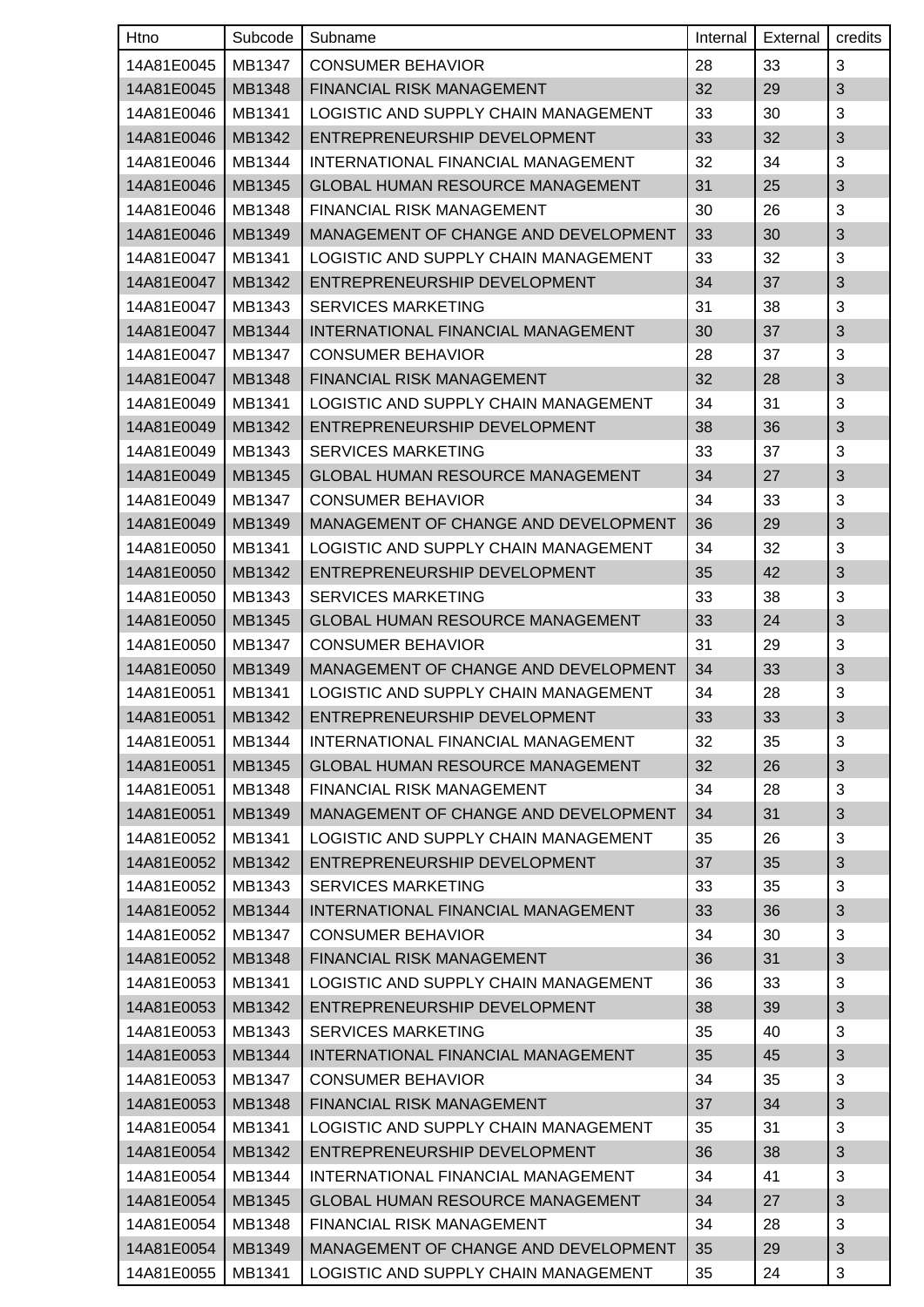| Htno       | Subcode | Subname                                 | Internal | External | credits                   |
|------------|---------|-----------------------------------------|----------|----------|---------------------------|
| 14A81E0055 | MB1342  | ENTREPRENEURSHIP DEVELOPMENT            | 36       | 37       | 3                         |
| 14A81E0055 | MB1344  | INTERNATIONAL FINANCIAL MANAGEMENT      | 35       | 39       | 3                         |
| 14A81E0055 | MB1345  | <b>GLOBAL HUMAN RESOURCE MANAGEMENT</b> | 34       | 27       | 3                         |
| 14A81E0055 | MB1348  | FINANCIAL RISK MANAGEMENT               | 35       | 27       | 3                         |
| 14A81E0055 | MB1349  | MANAGEMENT OF CHANGE AND DEVELOPMENT    | 35       | 24       | 3                         |
| 14A81E0056 | MB1341  | LOGISTIC AND SUPPLY CHAIN MANAGEMENT    | 34       | 30       | 3                         |
| 14A81E0056 | MB1342  | ENTREPRENEURSHIP DEVELOPMENT            | 36       | 37       | 3                         |
| 14A81E0056 | MB1343  | <b>SERVICES MARKETING</b>               | 33       | 35       | 3                         |
| 14A81E0056 | MB1344  | INTERNATIONAL FINANCIAL MANAGEMENT      | 34       | 34       | 3                         |
| 14A81E0056 | MB1347  | <b>CONSUMER BEHAVIOR</b>                | 34       | 32       | 3                         |
| 14A81E0056 | MB1348  | <b>FINANCIAL RISK MANAGEMENT</b>        | 34       | 25       | 3                         |
| 14A81E0057 | MB1341  | LOGISTIC AND SUPPLY CHAIN MANAGEMENT    | 35       | 36       | 3                         |
| 14A81E0057 | MB1342  | ENTREPRENEURSHIP DEVELOPMENT            | 37       | 37       | 3                         |
| 14A81E0057 | MB1343  | <b>SERVICES MARKETING</b>               | 33       | 37       | 3                         |
| 14A81E0057 | MB1345  | <b>GLOBAL HUMAN RESOURCE MANAGEMENT</b> | 34       | 32       | 3                         |
| 14A81E0057 | MB1347  | <b>CONSUMER BEHAVIOR</b>                | 34       | 34       | 3                         |
| 14A81E0057 | MB1349  | MANAGEMENT OF CHANGE AND DEVELOPMENT    | 35       | 31       | 3                         |
| 14A81E0058 | MB1341  | LOGISTIC AND SUPPLY CHAIN MANAGEMENT    | 34       | 38       | 3                         |
| 14A81E0058 | MB1342  | ENTREPRENEURSHIP DEVELOPMENT            | 34       | 44       | 3                         |
| 14A81E0058 | MB1344  | INTERNATIONAL FINANCIAL MANAGEMENT      | 34       | 40       | 3                         |
| 14A81E0058 | MB1345  | <b>GLOBAL HUMAN RESOURCE MANAGEMENT</b> | 33       | 24       | 3                         |
| 14A81E0058 | MB1348  | FINANCIAL RISK MANAGEMENT               | 35       | 32       | 3                         |
| 14A81E0058 | MB1349  | MANAGEMENT OF CHANGE AND DEVELOPMENT    | 35       | 40       | 3                         |
| 14A81E0059 | MB1341  | LOGISTIC AND SUPPLY CHAIN MANAGEMENT    | 35       | 30       | 3                         |
| 14A81E0059 | MB1342  | ENTREPRENEURSHIP DEVELOPMENT            | 36       | 37       | 3                         |
| 14A81E0059 | MB1344  | INTERNATIONAL FINANCIAL MANAGEMENT      | 35       | 36       | 3                         |
| 14A81E0059 | MB1345  | <b>GLOBAL HUMAN RESOURCE MANAGEMENT</b> | 33       | 24       | 3                         |
| 14A81E0059 | MB1348  | FINANCIAL RISK MANAGEMENT               | 35       | 29       | $\ensuremath{\mathsf{3}}$ |
| 14A81E0059 | MB1349  | MANAGEMENT OF CHANGE AND DEVELOPMENT    | 34       | 30       | 3                         |
| 14A81E0060 | MB1341  | LOGISTIC AND SUPPLY CHAIN MANAGEMENT    | 34       | 30       | 3                         |
| 14A81E0060 | MB1342  | ENTREPRENEURSHIP DEVELOPMENT            | 35       | 36       | $\mathfrak{S}$            |
| 14A81E0060 | MB1344  | INTERNATIONAL FINANCIAL MANAGEMENT      | 35       | 40       | 3                         |
| 14A81E0060 | MB1345  | <b>GLOBAL HUMAN RESOURCE MANAGEMENT</b> | 33       | 24       | 3                         |
| 14A81E0060 | MB1348  | <b>FINANCIAL RISK MANAGEMENT</b>        | 35       | 29       | 3                         |
| 14A81E0060 | MB1349  | MANAGEMENT OF CHANGE AND DEVELOPMENT    | 35       | 24       | 3                         |
| 14A81E0061 | MB1341  | LOGISTIC AND SUPPLY CHAIN MANAGEMENT    | 26       | 30       | 3                         |
| 14A81E0061 | MB1342  | ENTREPRENEURSHIP DEVELOPMENT            | 26       | 38       | 3                         |
| 14A81E0061 | MB1343  | <b>SERVICES MARKETING</b>               | 33       | 36       | 3                         |
| 14A81E0061 | MB1345  | <b>GLOBAL HUMAN RESOURCE MANAGEMENT</b> | 32       | 25       | 3                         |
| 14A81E0061 | MB1347  | <b>CONSUMER BEHAVIOR</b>                | 32       | 35       | 3                         |
| 14A81E0061 | MB1349  | MANAGEMENT OF CHANGE AND DEVELOPMENT    | 34       | 33       | 3                         |
| 14A81E0062 | MB1341  | LOGISTIC AND SUPPLY CHAIN MANAGEMENT    | 33       | 30       | 3                         |
| 14A81E0062 | MB1342  | ENTREPRENEURSHIP DEVELOPMENT            | 32       | 33       | 3                         |
| 14A81E0062 | MB1343  | <b>SERVICES MARKETING</b>               | 32       | 37       | 3                         |
| 14A81E0062 | MB1344  | INTERNATIONAL FINANCIAL MANAGEMENT      | 31       | 35       | $\sqrt{3}$                |
| 14A81E0062 | MB1347  | <b>CONSUMER BEHAVIOR</b>                | 30       | 29       | 3                         |
| 14A81E0062 | MB1348  | <b>FINANCIAL RISK MANAGEMENT</b>        | 35       | 26       | 3                         |
| 14A81E0063 | MB1341  | LOGISTIC AND SUPPLY CHAIN MANAGEMENT    | 27       | 30       | 3                         |
| 14A81E0063 | MB1342  | ENTREPRENEURSHIP DEVELOPMENT            | 27       | 34       | 3                         |
| 14A81E0063 | MB1344  | INTERNATIONAL FINANCIAL MANAGEMENT      | 26       | 32       | 3                         |
| 14A81E0063 | MB1345  | <b>GLOBAL HUMAN RESOURCE MANAGEMENT</b> | 27       | 27       | 3                         |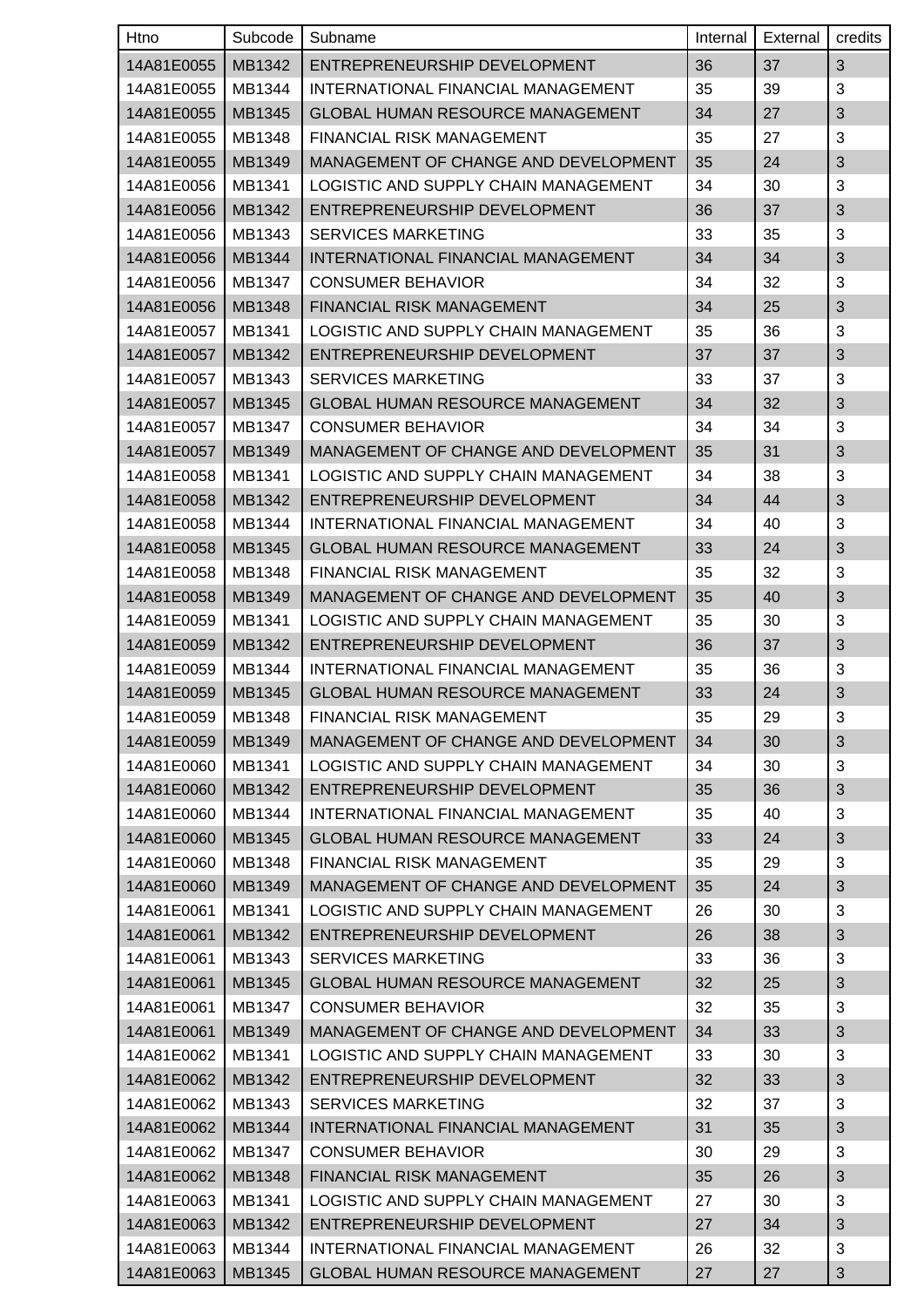| Htno       | Subcode | Subname                                            | Internal | External | credits        |
|------------|---------|----------------------------------------------------|----------|----------|----------------|
| 14A81E0063 | MB1348  | <b>FINANCIAL RISK MANAGEMENT</b>                   | 26       | 27       | 3              |
| 14A81E0063 | MB1349  | MANAGEMENT OF CHANGE AND DEVELOPMENT               | 27       | 29       | 3              |
| 14A81E0064 | MB1341  | LOGISTIC AND SUPPLY CHAIN MANAGEMENT               | 34       | 30       | 3              |
| 14A81E0064 | MB1342  | ENTREPRENEURSHIP DEVELOPMENT                       | 34       | 33       | 3              |
| 14A81E0064 | MB1344  | INTERNATIONAL FINANCIAL MANAGEMENT                 | 33       | 37       | 3              |
| 14A81E0064 | MB1345  | <b>GLOBAL HUMAN RESOURCE MANAGEMENT</b>            | 33       | 20       | $\overline{0}$ |
| 14A81E0064 | MB1348  | <b>FINANCIAL RISK MANAGEMENT</b>                   | 34       | 28       | 3              |
| 14A81E0064 | MB1349  | MANAGEMENT OF CHANGE AND DEVELOPMENT               | 34       | 29       | 3              |
| 14A81E0065 | MB1341  | LOGISTIC AND SUPPLY CHAIN MANAGEMENT               | 33       | 30       | 3              |
| 14A81E0065 | MB1342  | ENTREPRENEURSHIP DEVELOPMENT                       | 32       | 33       | 3              |
| 14A81E0065 | MB1344  | INTERNATIONAL FINANCIAL MANAGEMENT                 | 31       | 33       | 3              |
| 14A81E0065 | MB1345  | <b>GLOBAL HUMAN RESOURCE MANAGEMENT</b>            | 31       | 18       | $\mathbf 0$    |
| 14A81E0065 | MB1348  | <b>FINANCIAL RISK MANAGEMENT</b>                   | 28       | 26       | 3              |
| 14A81E0065 | MB1349  | MANAGEMENT OF CHANGE AND DEVELOPMENT               | 33       | 28       | 3              |
| 14A81E0066 | MB1341  | LOGISTIC AND SUPPLY CHAIN MANAGEMENT               | 33       | 24       | 3              |
| 14A81E0066 | MB1342  | ENTREPRENEURSHIP DEVELOPMENT                       | 32       | 33       | 3              |
| 14A81E0066 | MB1344  | INTERNATIONAL FINANCIAL MANAGEMENT                 | 30       | 36       | 3              |
| 14A81E0066 | MB1345  | <b>GLOBAL HUMAN RESOURCE MANAGEMENT</b>            | 26       | 13       | $\mathbf 0$    |
| 14A81E0066 | MB1348  | FINANCIAL RISK MANAGEMENT                          | 27       | 24       | 3              |
| 14A81E0066 | MB1349  | MANAGEMENT OF CHANGE AND DEVELOPMENT               | 26       | 25       | 3              |
| 14A81E0067 | MB1341  | LOGISTIC AND SUPPLY CHAIN MANAGEMENT               | 34       | 30       | 3              |
| 14A81E0067 | MB1342  | ENTREPRENEURSHIP DEVELOPMENT                       | 34       | 34       | 3              |
| 14A81E0067 | MB1344  | INTERNATIONAL FINANCIAL MANAGEMENT                 | 35       | 37       | 3              |
| 14A81E0067 | MB1345  | <b>GLOBAL HUMAN RESOURCE MANAGEMENT</b>            | 32       | 24       | $\mathfrak{B}$ |
| 14A81E0067 | MB1348  | <b>FINANCIAL RISK MANAGEMENT</b>                   | 31       | 30       | 3              |
| 14A81E0067 | MB1349  | MANAGEMENT OF CHANGE AND DEVELOPMENT               | 35       | 28       | 3              |
| 14A81E0068 | MB1341  | LOGISTIC AND SUPPLY CHAIN MANAGEMENT               | 33       | 30       | 3              |
|            |         | 14A81E0068   MB1342   ENTREPRENEURSHIP DEVELOPMENT | 34       | 44       | $\sqrt{3}$     |
| 14A81E0068 | MB1343  | <b>SERVICES MARKETING</b>                          | 33       | 40       | 3              |
| 14A81E0068 | MB1344  | INTERNATIONAL FINANCIAL MANAGEMENT                 | 33       | 36       | $\mathfrak{B}$ |
| 14A81E0068 | MB1347  | <b>CONSUMER BEHAVIOR</b>                           | 33       | 34       | 3              |
| 14A81E0068 | MB1348  | FINANCIAL RISK MANAGEMENT                          | 32       | 28       | 3              |
| 14A81E0069 | MB1341  | LOGISTIC AND SUPPLY CHAIN MANAGEMENT               | 29       | 24       | 3              |
| 14A81E0069 | MB1342  | ENTREPRENEURSHIP DEVELOPMENT                       | 26       | 36       | 3              |
| 14A81E0069 | MB1343  | <b>SERVICES MARKETING</b>                          | 26       | 27       | 3              |
| 14A81E0069 | MB1344  | INTERNATIONAL FINANCIAL MANAGEMENT                 | 26       | 25       | 3              |
| 14A81E0069 | MB1347  | <b>CONSUMER BEHAVIOR</b>                           | 24       | 30       | 3              |
| 14A81E0069 | MB1348  | FINANCIAL RISK MANAGEMENT                          | 26       | 26       | 3              |
| 14A81E0071 | MB1341  | LOGISTIC AND SUPPLY CHAIN MANAGEMENT               | 35       | 28       | 3              |
| 14A81E0071 | MB1342  | ENTREPRENEURSHIP DEVELOPMENT                       | 32       | 30       | $\mathfrak{B}$ |
| 14A81E0071 | MB1343  | <b>SERVICES MARKETING</b>                          | 32       | 36       | 3              |
| 14A81E0071 | MB1345  | <b>GLOBAL HUMAN RESOURCE MANAGEMENT</b>            | 30       | 24       | 3              |
| 14A81E0071 | MB1347  | <b>CONSUMER BEHAVIOR</b>                           | 32       | 32       | 3              |
| 14A81E0071 | MB1349  | MANAGEMENT OF CHANGE AND DEVELOPMENT               | 35       | 25       | $\mathfrak{S}$ |
| 14A81E0072 | MB1341  | LOGISTIC AND SUPPLY CHAIN MANAGEMENT               | 35       | 27       | 3              |
| 14A81E0072 | MB1342  | ENTREPRENEURSHIP DEVELOPMENT                       | 33       | 40       | 3              |
| 14A81E0072 | MB1343  | <b>SERVICES MARKETING</b>                          | 33       | 36       | 3              |
| 14A81E0072 | MB1345  | GLOBAL HUMAN RESOURCE MANAGEMENT                   | 33       | 24       | 3              |
| 14A81E0072 | MB1347  | <b>CONSUMER BEHAVIOR</b>                           | 31       | 31       | 3              |
| 14A81E0072 | MB1349  | MANAGEMENT OF CHANGE AND DEVELOPMENT               | 34       | 27       | $\sqrt{3}$     |
| 14A81E0073 | MB1341  | LOGISTIC AND SUPPLY CHAIN MANAGEMENT               | 33       | 28       | 3              |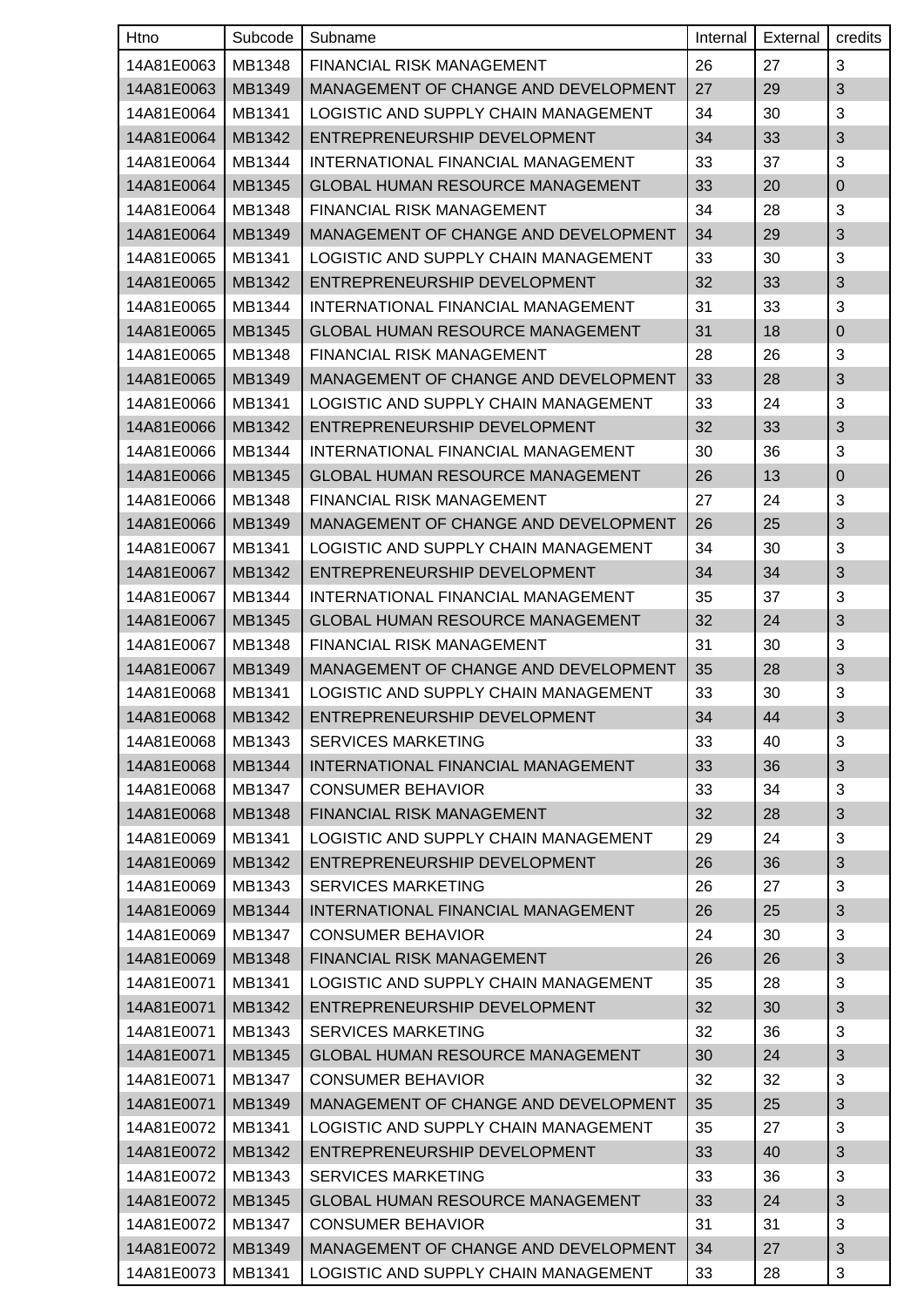| Htno       | Subcode | Subname                                 | Internal | External | credits        |
|------------|---------|-----------------------------------------|----------|----------|----------------|
| 14A81E0073 | MB1342  | ENTREPRENEURSHIP DEVELOPMENT            | 32       | 38       | 3              |
| 14A81E0073 | MB1344  | INTERNATIONAL FINANCIAL MANAGEMENT      | 31       | 34       | 3              |
| 14A81E0073 | MB1345  | <b>GLOBAL HUMAN RESOURCE MANAGEMENT</b> | 31       | 20       | $\mathbf 0$    |
| 14A81E0073 | MB1348  | <b>FINANCIAL RISK MANAGEMENT</b>        | 30       | 26       | 3              |
| 14A81E0073 | MB1349  | MANAGEMENT OF CHANGE AND DEVELOPMENT    | 33       | 29       | 3              |
| 14A81E0075 | MB1341  | LOGISTIC AND SUPPLY CHAIN MANAGEMENT    | 34       | 30       | 3              |
| 14A81E0075 | MB1342  | ENTREPRENEURSHIP DEVELOPMENT            | 34       | 44       | 3              |
| 14A81E0075 | MB1343  | <b>SERVICES MARKETING</b>               | 32       | 37       | 3              |
| 14A81E0075 | MB1345  | <b>GLOBAL HUMAN RESOURCE MANAGEMENT</b> | 31       | 24       | 3              |
| 14A81E0075 | MB1347  | <b>CONSUMER BEHAVIOR</b>                | 33       | 28       | 3              |
| 14A81E0075 | MB1349  | MANAGEMENT OF CHANGE AND DEVELOPMENT    | 33       | 30       | 3              |
| 14A81E0076 | MB1341  | LOGISTIC AND SUPPLY CHAIN MANAGEMENT    | 34       | 30       | 3              |
| 14A81E0076 | MB1342  | ENTREPRENEURSHIP DEVELOPMENT            | 36       | 48       | 3              |
| 14A81E0076 | MB1343  | <b>SERVICES MARKETING</b>               | 32       | 40       | 3              |
| 14A81E0076 | MB1344  | INTERNATIONAL FINANCIAL MANAGEMENT      | 34       | 35       | 3              |
| 14A81E0076 | MB1347  | <b>CONSUMER BEHAVIOR</b>                | 32       | 30       | 3              |
| 14A81E0076 | MB1348  | <b>FINANCIAL RISK MANAGEMENT</b>        | 34       | 29       | 3              |
| 14A81E0078 | MB1341  | LOGISTIC AND SUPPLY CHAIN MANAGEMENT    | 34       | 30       | 3              |
| 14A81E0078 | MB1342  | ENTREPRENEURSHIP DEVELOPMENT            | 35       | 46       | 3              |
| 14A81E0078 | MB1343  | <b>SERVICES MARKETING</b>               | 33       | 37       | 3              |
| 14A81E0078 | MB1344  | INTERNATIONAL FINANCIAL MANAGEMENT      | 32       | 28       | 3              |
| 14A81E0078 | MB1347  | <b>CONSUMER BEHAVIOR</b>                | 33       | 26       | 3              |
| 14A81E0078 | MB1348  | FINANCIAL RISK MANAGEMENT               | 35       | 28       | 3              |
| 14A81E0079 | MB1341  | LOGISTIC AND SUPPLY CHAIN MANAGEMENT    | 34       | 28       | 3              |
| 14A81E0079 | MB1342  | ENTREPRENEURSHIP DEVELOPMENT            | 35       | 44       | 3              |
| 14A81E0079 | MB1344  | INTERNATIONAL FINANCIAL MANAGEMENT      | 34       | 38       | 3              |
| 14A81E0079 | MB1345  | <b>GLOBAL HUMAN RESOURCE MANAGEMENT</b> | 33       | 20       | $\pmb{0}$      |
| 14A81E0079 | MB1348  | FINANCIAL RISK MANAGEMENT               | 35       | 24       | $\mathbf{3}$   |
| 14A81E0079 | MB1349  | MANAGEMENT OF CHANGE AND DEVELOPMENT    | 34       | 27       | 3              |
| 14A81E0080 | MB1341  | LOGISTIC AND SUPPLY CHAIN MANAGEMENT    | 34       | 31       | 3              |
| 14A81E0080 | MB1342  | ENTREPRENEURSHIP DEVELOPMENT            | 34       | 38       | 3              |
| 14A81E0080 | MB1344  | INTERNATIONAL FINANCIAL MANAGEMENT      | 34       | 35       | 3              |
| 14A81E0080 | MB1345  | <b>GLOBAL HUMAN RESOURCE MANAGEMENT</b> | 31       | 24       | 3              |
| 14A81E0080 | MB1348  | <b>FINANCIAL RISK MANAGEMENT</b>        | 32       | 26       | 3              |
| 14A81E0080 | MB1349  | MANAGEMENT OF CHANGE AND DEVELOPMENT    | 34       | 31       | 3              |
| 14A81E0081 | MB1341  | LOGISTIC AND SUPPLY CHAIN MANAGEMENT    | 34       | 31       | 3              |
| 14A81E0081 | MB1342  | ENTREPRENEURSHIP DEVELOPMENT            | 34       | 47       | 3              |
| 14A81E0081 | MB1344  | INTERNATIONAL FINANCIAL MANAGEMENT      | 31       | 40       | 3              |
| 14A81E0081 | MB1345  | GLOBAL HUMAN RESOURCE MANAGEMENT        | 30       | 24       | 3              |
| 14A81E0081 | MB1348  | FINANCIAL RISK MANAGEMENT               | 34       | 24       | 3              |
| 14A81E0081 | MB1349  | MANAGEMENT OF CHANGE AND DEVELOPMENT    | 35       | 29       | 3              |
| 14A81E0082 | MB1341  | LOGISTIC AND SUPPLY CHAIN MANAGEMENT    | 34       | 27       | 3              |
| 14A81E0082 | MB1342  | ENTREPRENEURSHIP DEVELOPMENT            | 33       | 35       | 3              |
| 14A81E0082 | MB1344  | INTERNATIONAL FINANCIAL MANAGEMENT      | 31       | 38       | 3              |
| 14A81E0082 | MB1345  | <b>GLOBAL HUMAN RESOURCE MANAGEMENT</b> | 32       | 24       | 3              |
| 14A81E0082 | MB1348  | FINANCIAL RISK MANAGEMENT               | 31       | 24       | 3              |
| 14A81E0082 | MB1349  | MANAGEMENT OF CHANGE AND DEVELOPMENT    | 32       | 28       | 3              |
| 14A81E0083 | MB1341  | LOGISTIC AND SUPPLY CHAIN MANAGEMENT    | 33       | 26       | 3              |
| 14A81E0083 | MB1342  | ENTREPRENEURSHIP DEVELOPMENT            | 34       | 35       | 3              |
| 14A81E0083 | MB1343  | <b>SERVICES MARKETING</b>               | 31       | 38       | 3              |
| 14A81E0083 | MB1344  | INTERNATIONAL FINANCIAL MANAGEMENT      | 30       | 34       | $\mathfrak{S}$ |